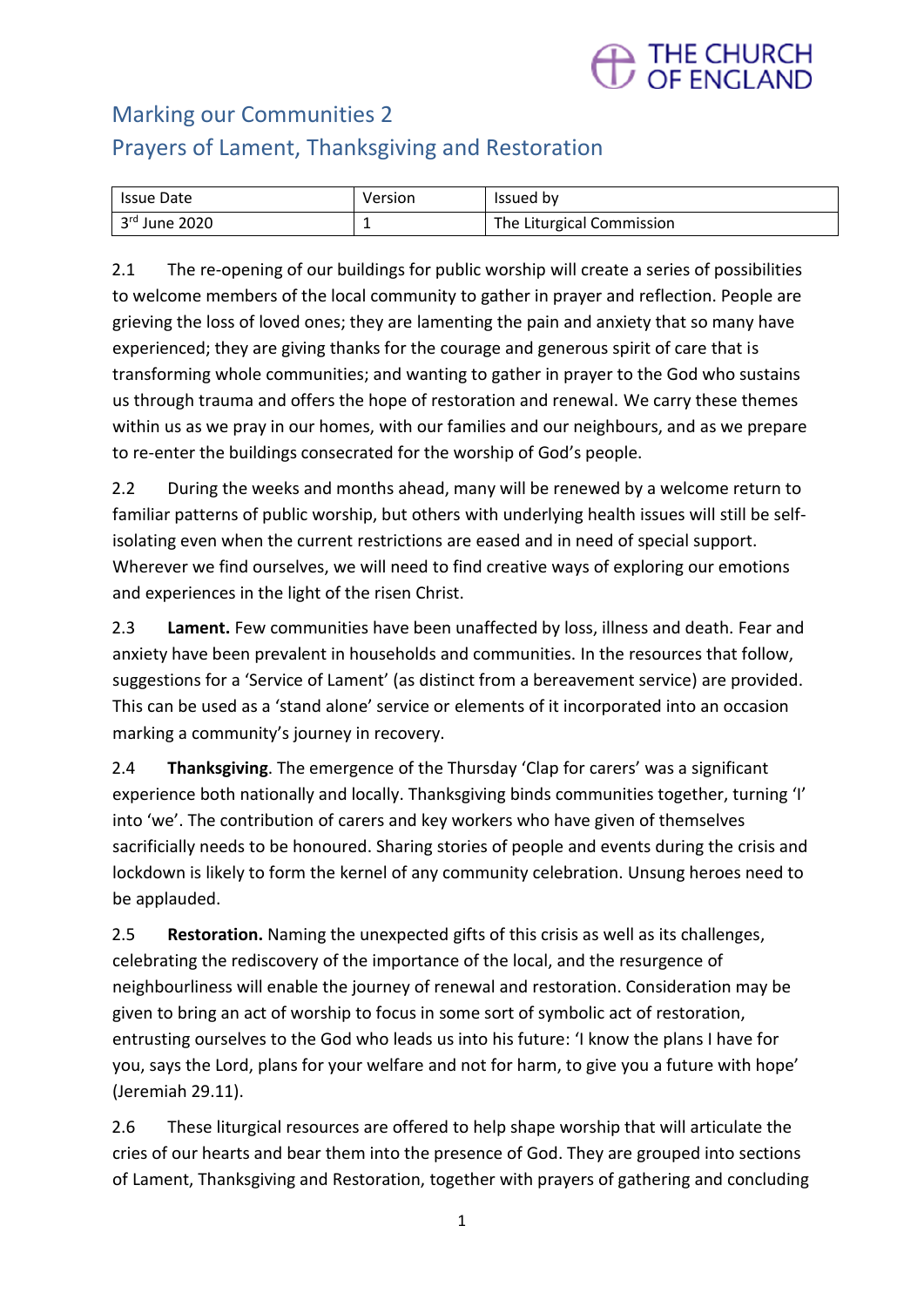## THE CHURCH<br>OF ENGLAND

but the demarcations are only indicative. The choice and ordering of material are a matter of discretion and will depend on the nature and context of a service, particularly if it includes a recognition of the work of key individuals in the community. Many churches have developed an on-line following whilst their buildings have been closed and, where possible, it would be good to arrange for any service to be live-streamed to allow as many as possible to take part.

+ Robert Exon *Chair of the Liturgical Commission*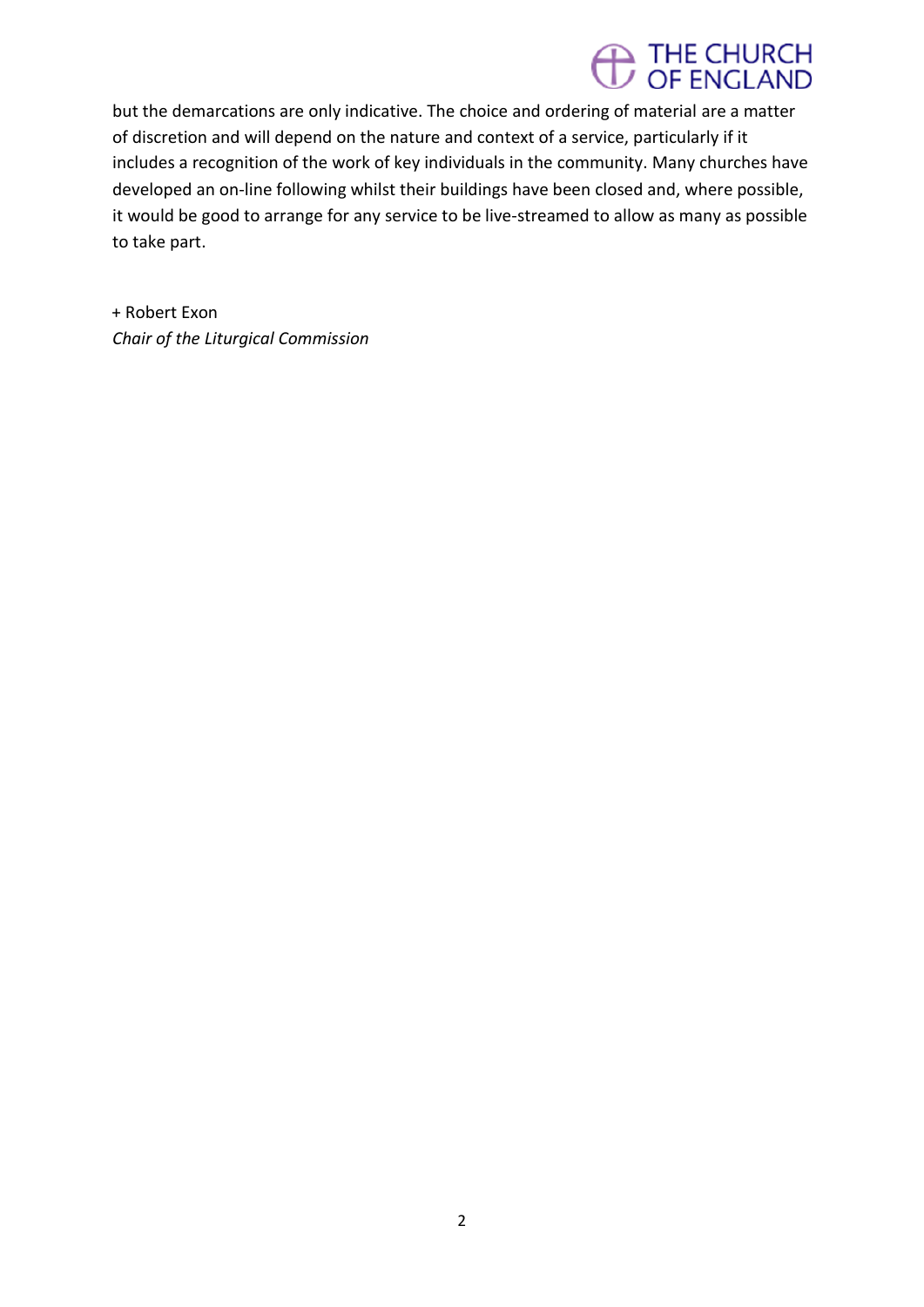## **1 The Gathering**

We meet in the presence of God

*All* **who knows our needs, hears our cries, feels our pain, and heals our wounds.**

*As people gather for worship, the Paschal Candle may be lit in witness to the presence of the risen Christ in our midst (see Annex 1: Re-entering our church buildings). One or more of the following prayers may be used.*

Lord God, the maker and redeemer of all, as we come before you in grief and praise this day, comfort us with your presence, make us attentive to your voice, and sustain us with the hope of your kingdom; through Jesus Christ our Lord.

## *All* **Amen.**

Free us, God of mercy, from all that keeps us from you; relieve the misery of the anxious and the bereaved, and fill us with the hope of peace; through Jesus Christ our Lord.

## *All* **Amen.**

O Christ, Son of the living God, help us when we are too cast down to pray, and grant that we may trust you all our days, for you are with us in our living and our dying, Jesus, Lord and God.

## *All* **Amen.**

In the darkness of unknowing, when your love seems absent, draw near to us, O God, in Christ forsaken, in Christ risen, our Redeemer and our Lord.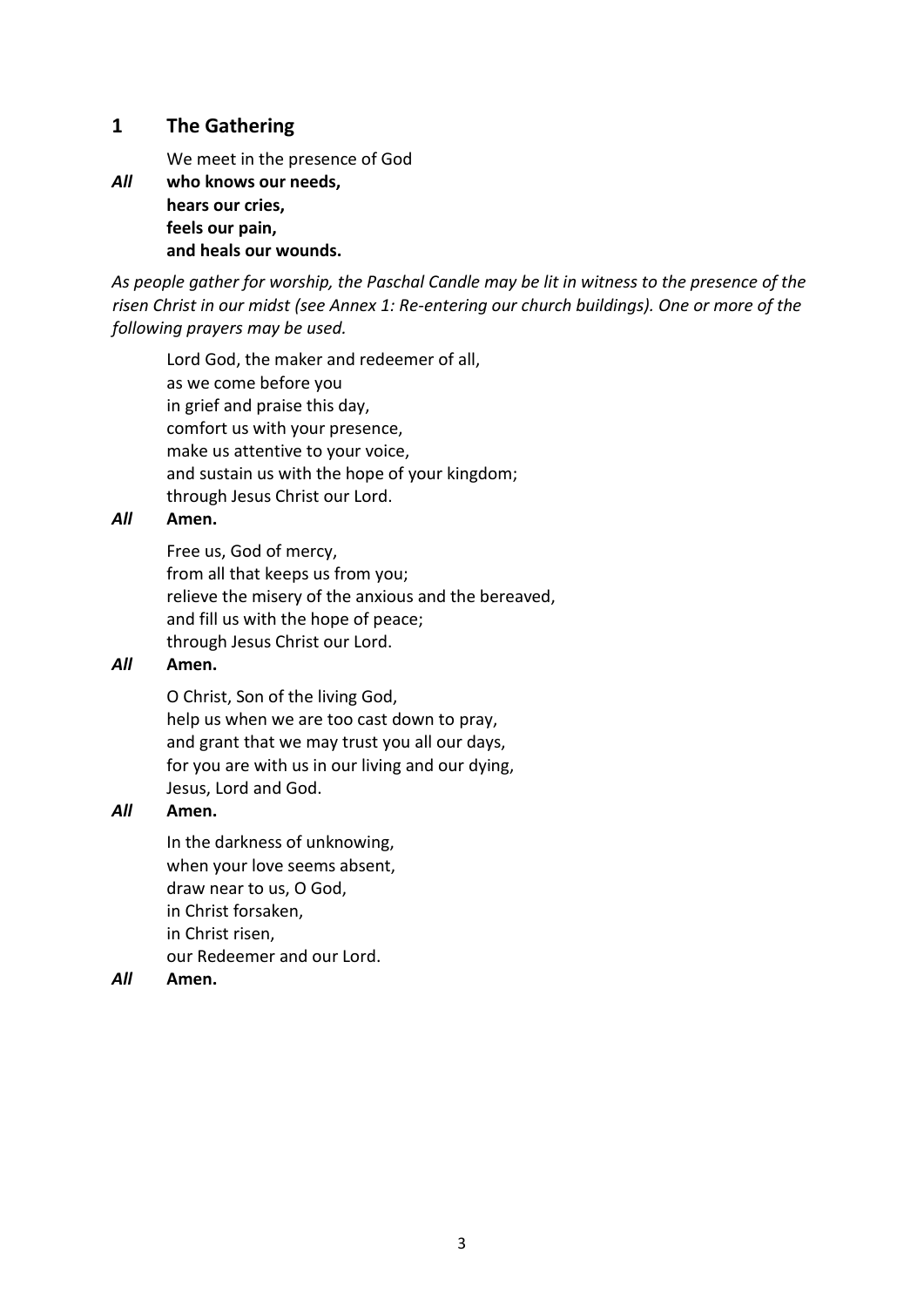## **2 Lament**

## **Psalm 130**

Out of the depths I have called to you, Lord, Let your ears be open to hear my voice.

## *All* **My hope is in God's word.**

If you recorded all our sins who could come before you?

## *All* **My hope is in God's word.**

There is forgiveness with you: therefore you shall be feared.

## *All* **My hope is in God's word.**

My soul is longing for the Lord, more than those who watch for daybreak.

## *All* **My hope is in God's word.**

O Israel, wait for the Lord, for with the Lord there is mercy.

## *All* **My hope is in God's word.**

*Father, we commend to your faithful love those who are crying from the depths; help them to watch and pray through their time of darkness, in sure hope of the dawn of your forgiveness and redemption; through Jesus Christ our Lord.* 

## *All* **Amen.**

## **Scripture Readings**

| Psalm 23             | The Lord is my Shepherd                                               |
|----------------------|-----------------------------------------------------------------------|
| Jeremiah 8.18-9.1    | Is there no balm in Gilead?                                           |
| Lamentations 3.21–26 | The steadfast love of the Lord never ceases                           |
| Joel 2.15-19         | Spare your people, O Lord                                             |
| Matthew 11.28-30     | Come to me, all you who are weary                                     |
| John 14.1-8          | Do not let your hearts be troubled                                    |
| Romans 8.31-39       | Nothing will be able to separate us from the love of God              |
|                      | 1 Thessalonians 4.13–18 You need not grieve as those who have no hope |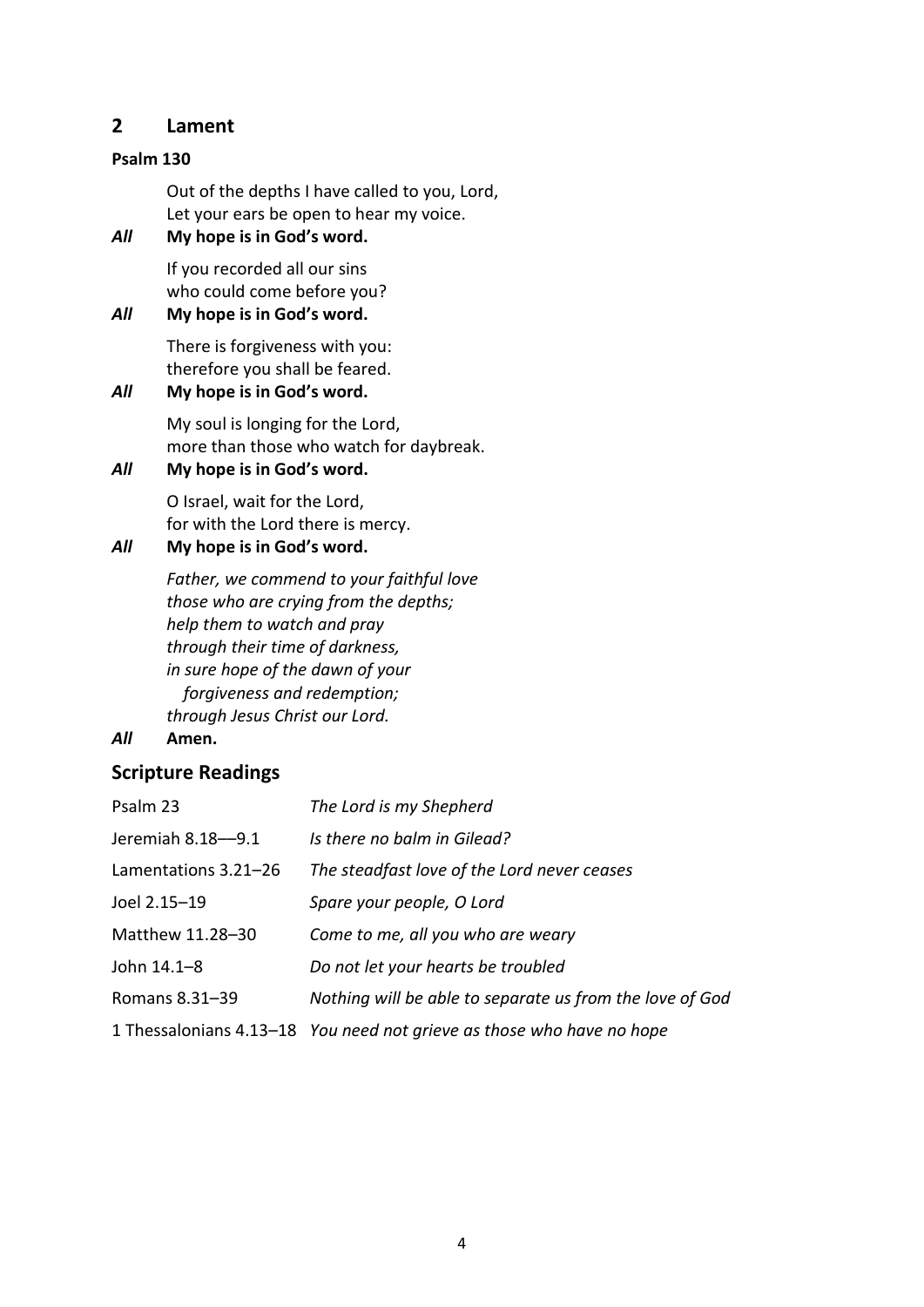## **Responsory**

Fear not, for I have redeemed you. I have called you by name; you are mine.

*All* **Fear not, for I have redeemed you. I have called you by name; you are mine.**

> When you pass through the waters, I will be with you. When you walk through fire, you shall not be burned.

## *All* **I have called you by name; you are mine.**

Glory to the Father and to the Son and to the Holy Spirit.

*All* **Fear not, for I have redeemed you. I have called you by name; you are mine.**

## **Canticle: A Song of Lamentation**

Refrain:

## *All* **Great is your faithfulness, O Lord.**

- 1 Is it nothing to you, all you who pass by? Look and see if there is any sorrow like my sorrow,
- 2 Which was brought upon me, which the Lord inflicted on the day of his fierce anger.
- 3 For these things I weep; my eyes flow with tears; for a comforter is far from me, one to revive my courage.
- 4 Remember my affliction and my bitterness, the wormwood and the gall!
- 5 But this I call to mind, and therefore I have hope:
- 6 The steadfast love of the Lord never ceases, his mercies never come to an end;
- 7 They are new every morning; great is your faithfulness.
- 8 'The Lord is my portion,' says my soul, 'therefore I will hope in him.'
- 9 The Lord is good to those who wait for him, to the soul that seeks him.
- 10 It is good that we should wait quietly for the salvation of the Lord.
- 11 For the Lord will not reject for ever; though he causes grief, he will have compassion,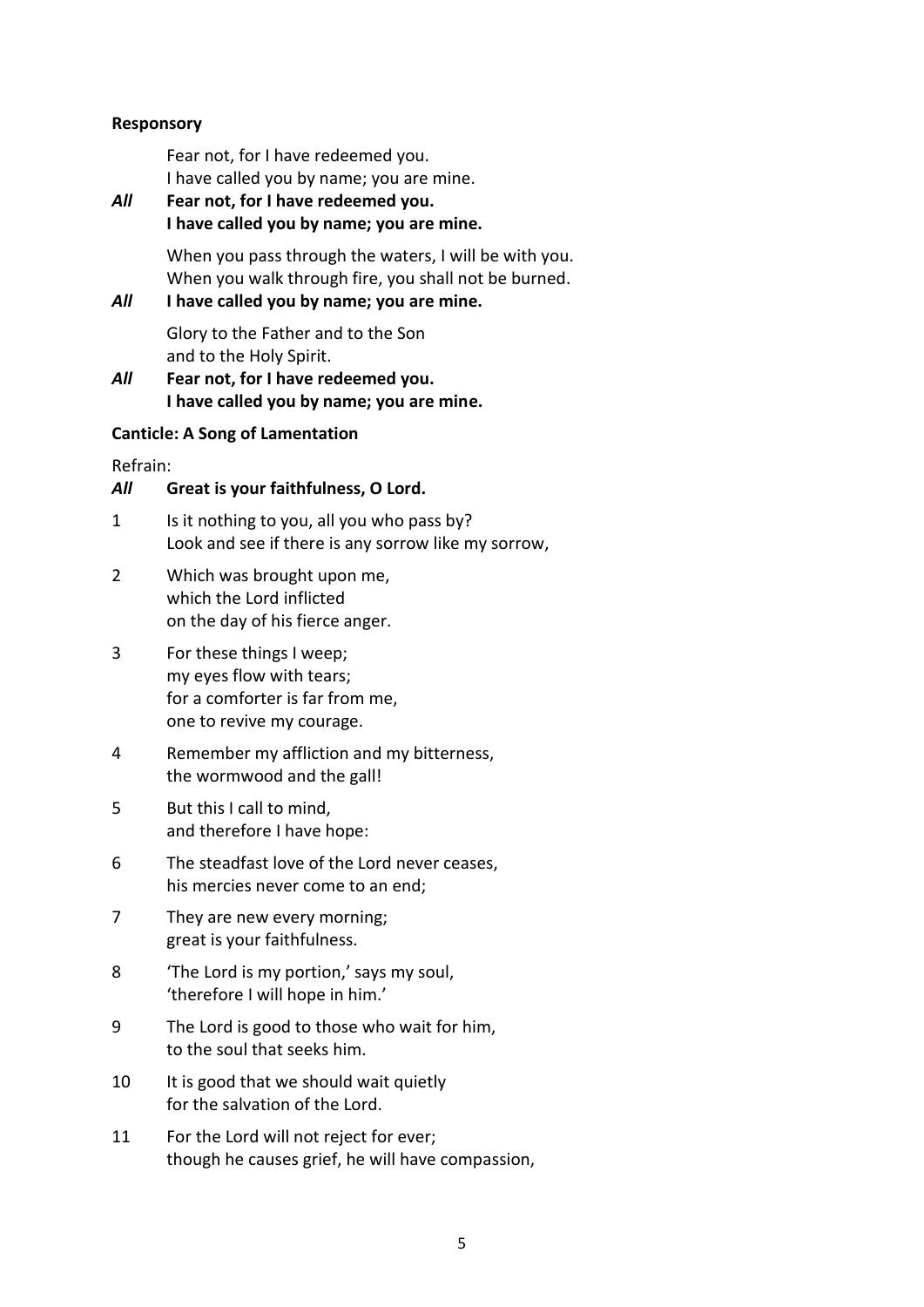12 According to the abundance of his steadfast love; for he does not willingly afflict or grieve anyone.

#### *Lamentations 1.12, 16a,b; 3.19,21–26,31–33*

*All* **Glory to the Father and to the Son and to the Holy Spirit; as it was in the beginning is now and shall be for ever. Amen.**

*All* **Great is your faithfulness, O Lord.**

## **Prayers**

Shield us, Lord, from all evil, and lift us from apathy and despair, that even when we are terrified we may trust your power to save through Jesus Christ our Lord.

#### *All* **Amen.**

Lord Jesus Christ, may the tears shed in your earthly life be balm for all who weep, and may the prayers of your pilgrimage give strength to all who suffer; for your mercy's sake.

#### *All* **Amen.**

From your royal throne, O God, you sent your living Word to pierce the gloom of oppression; so, in our souls' night, come with your saving help and penetrate our darkness with the rays of your glory in Jesus Christ our Lord.

## *All* **Amen.**

Lord, you hide your face when we trust in ourselves; strip us of false security and re-clothe us in your praise, that we may know you as the one who raises us from death, as you raised your Son, our Saviour Jesus Christ.

### *All* **Amen.**

Lord Jesus Christ when fear and anxiety besiege us and hope is veiled in grief, hold us in your wounded hands and make your face shine on us again, for you are our Lord and God.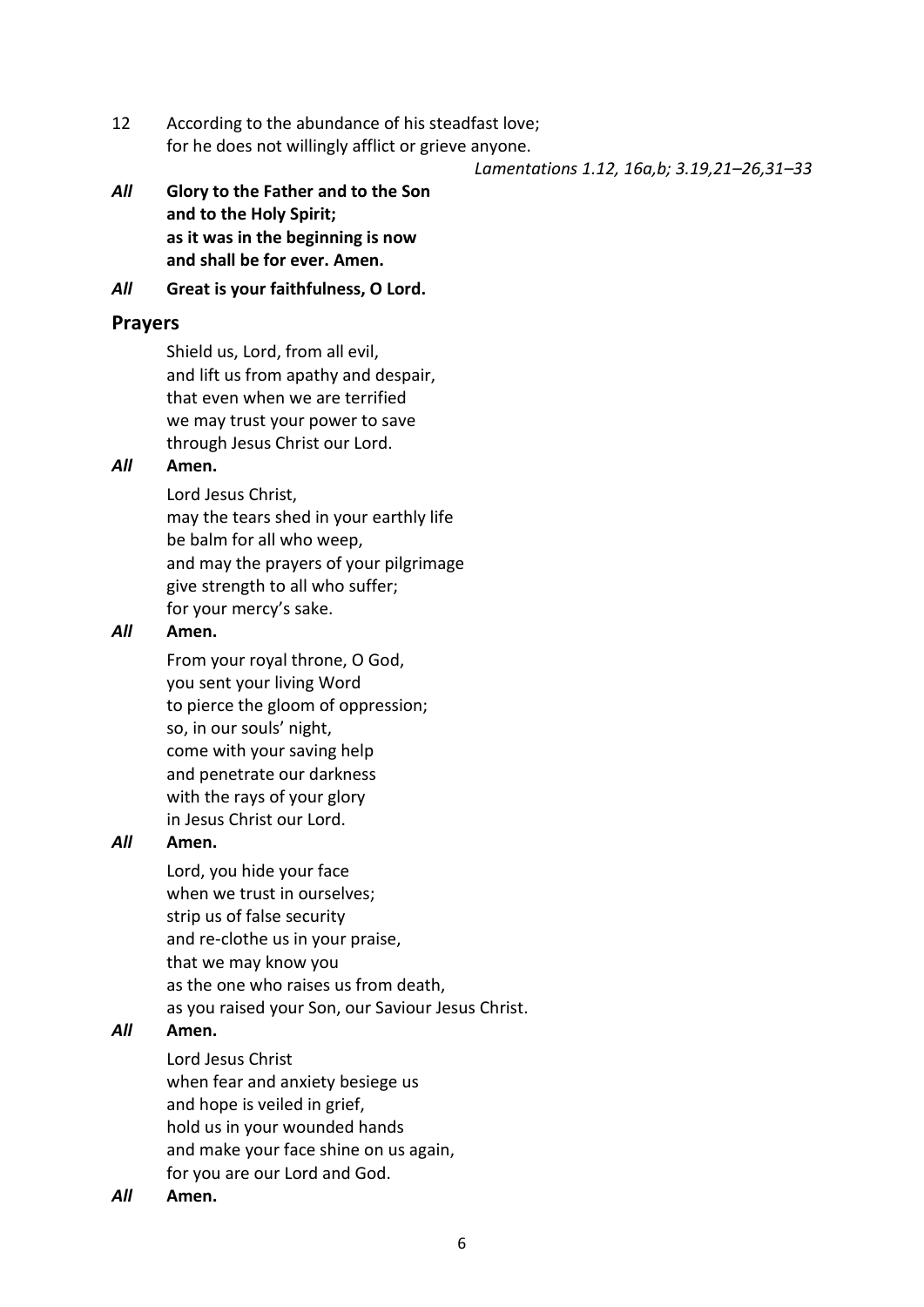Come, creator Spirit, source of life; sustain us when our hearts are heavy and our wells have run dry, for you are the Father's gift, with him who is our living water, Jesus Christ our Lord.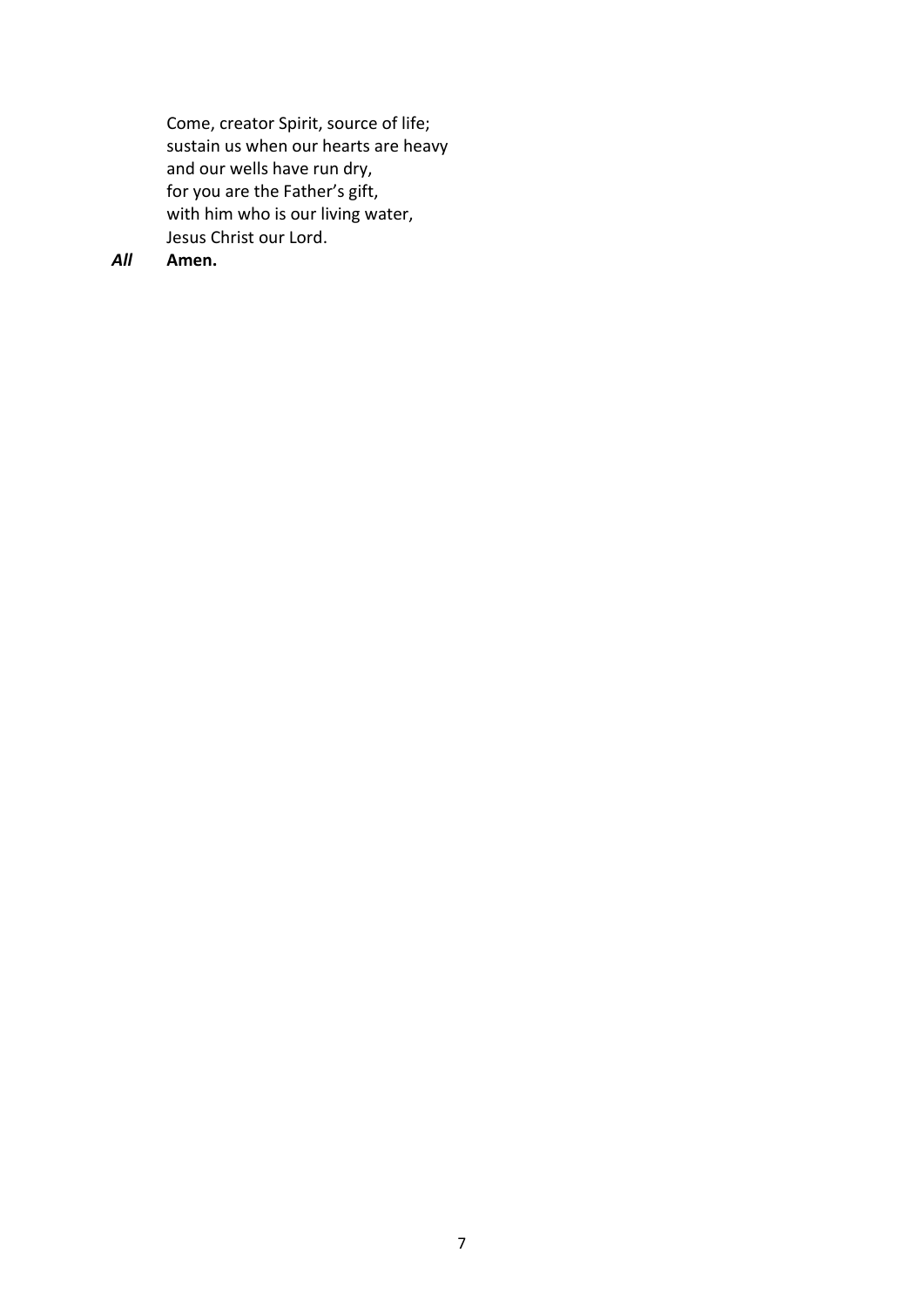## **3 Thanksgiving**

#### **Verses from Psalm 46**

The Lord is with us, he is our stronghold; God will help us at the break of day.

## *All* **The Lord is with us, he is our stronghold; God will help us at the break of day.**

God is our refuge and strength, ready to help whenever we are in trouble:

## *All* **God will help at the break of day.**

We will not fear, even if the earth shakes, and the mountains topple into the sea:

## *All* **God will help at the break of day.**

Come now and look at the works of the Lord, the awesome things he has done on earth:

## *All* **God will help at the break of day.**

Be still and know that I am God; I will be exalted among the nations; I will be exalted in the earth:

## *All* **God will help at the break of day.**

Glory to the Father, and to the Son, and to the Holy Spirit.

*All* **The Lord is with us, he is our stronghold; God will help us at the break of day.**

## **Scripture Readings**

| Isaiah 43.1-3a     | When you pass through the waters, I will be with you |
|--------------------|------------------------------------------------------|
| Matthew 25.31-46   | What you did to the least of these, you did it to me |
| Mark 12.28-34      | Love your neighbour as yourself                      |
| Galatians 6.2      | Bear one another's burdens                           |
| Colossians 3.12-15 | Love binds all in perfect harmony                    |

## **Responsory**

To you, O Lord, I lift up my soul;

*All* **O my God, in you I trust.**

You are the God of my salvation,

## *All* **To you, O Lord, I lift up my soul.**

In you I hope all the day long.

*All* **O my God, in you I trust.**

Remember, Lord, your compassion and love, for they are from everlasting.

*All* **To you, O Lord, I lift up my soul; O my God, in you I trust.**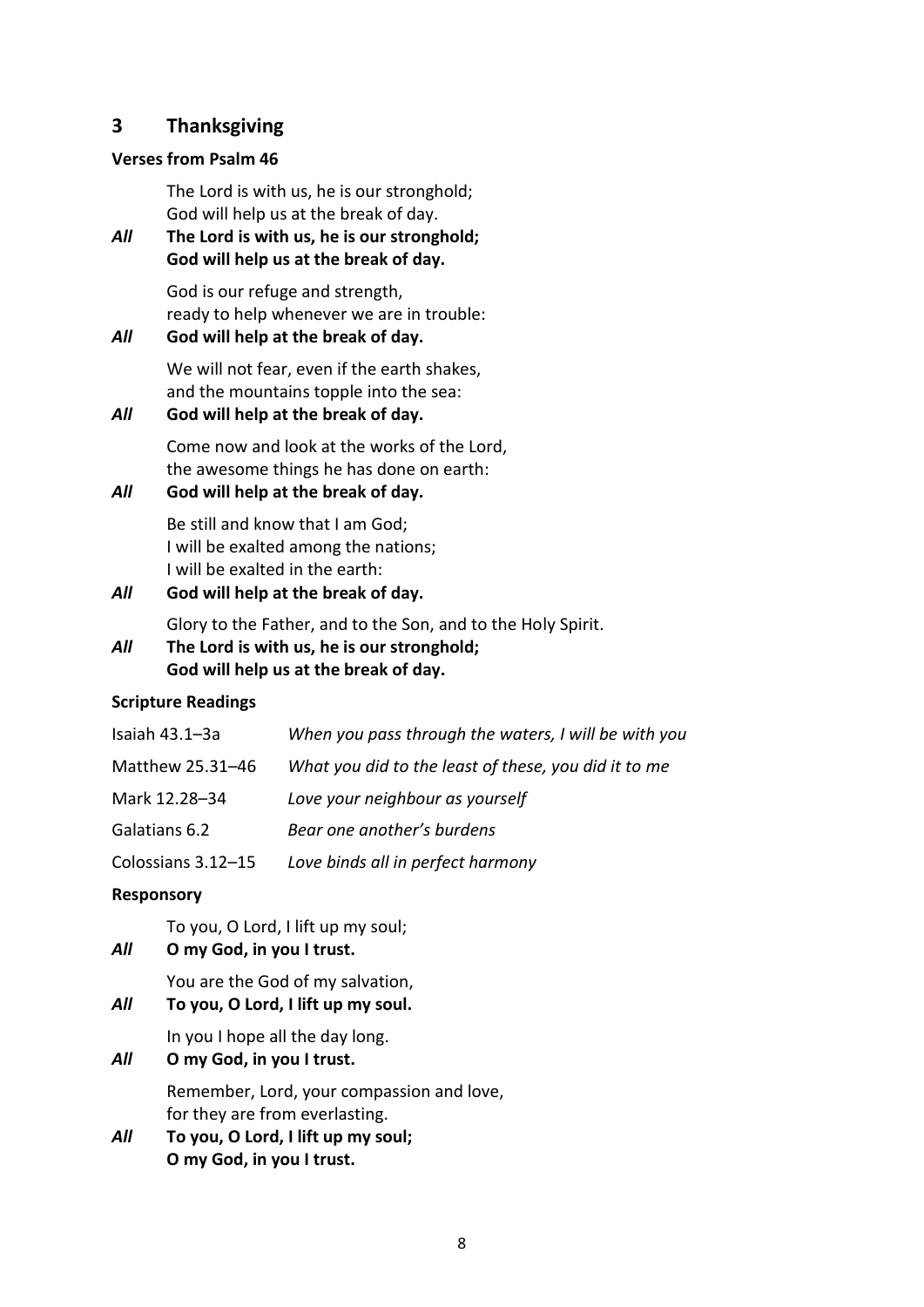#### **Canticle: Te Deum Laudamus – A Song of the Church**

- 1 We praise you, O God, we acclaim you as the Lord;
- 2 all creation worships you, the Father everlasting.
- 3 To you all angels, all the powers of heaven, the cherubim and seraphim, sing in endless praise:
- 4 Holy, holy, holy Lord, God of power and might, heaven and earth are full of your glory.
- 5 The glorious company of apostles praise you. The noble fellowship of prophets praise you.
- 6 The white-robed army of martyrs praise you. Throughout the world the holy Church acclaims you:
- 7 Father, of majesty unbounded, your true and only Son, worthy of all praise, the Holy Spirit, advocate and guide.
- 8 You, Christ, are the King of glory, the eternal Son of the Father.
- 9 When you took our flesh to set us free you humbly chose the Virgin's womb.
- 10 You overcame the sting of death and opened the kingdom of heaven to all believers.
- 11 You are seated at God's right hand in glory. We believe that you will come and be our judge.
- 12 Come then, Lord, and help your people, bought with the price of your own blood, and bring us with your saints to glory everlasting.
- 13 Save your people, Lord, and bless your inheritance. Govern and uphold them now and always.
- 14 Day by day we bless you. We praise your name for ever.
- 15 Keep us today, Lord, from all sin. Have mercy on us, Lord, have mercy.
- 16 Lord, show us your love and mercy, for we have put our trust in you.
- 17 In you, Lord, is our hope: let us never be put to shame.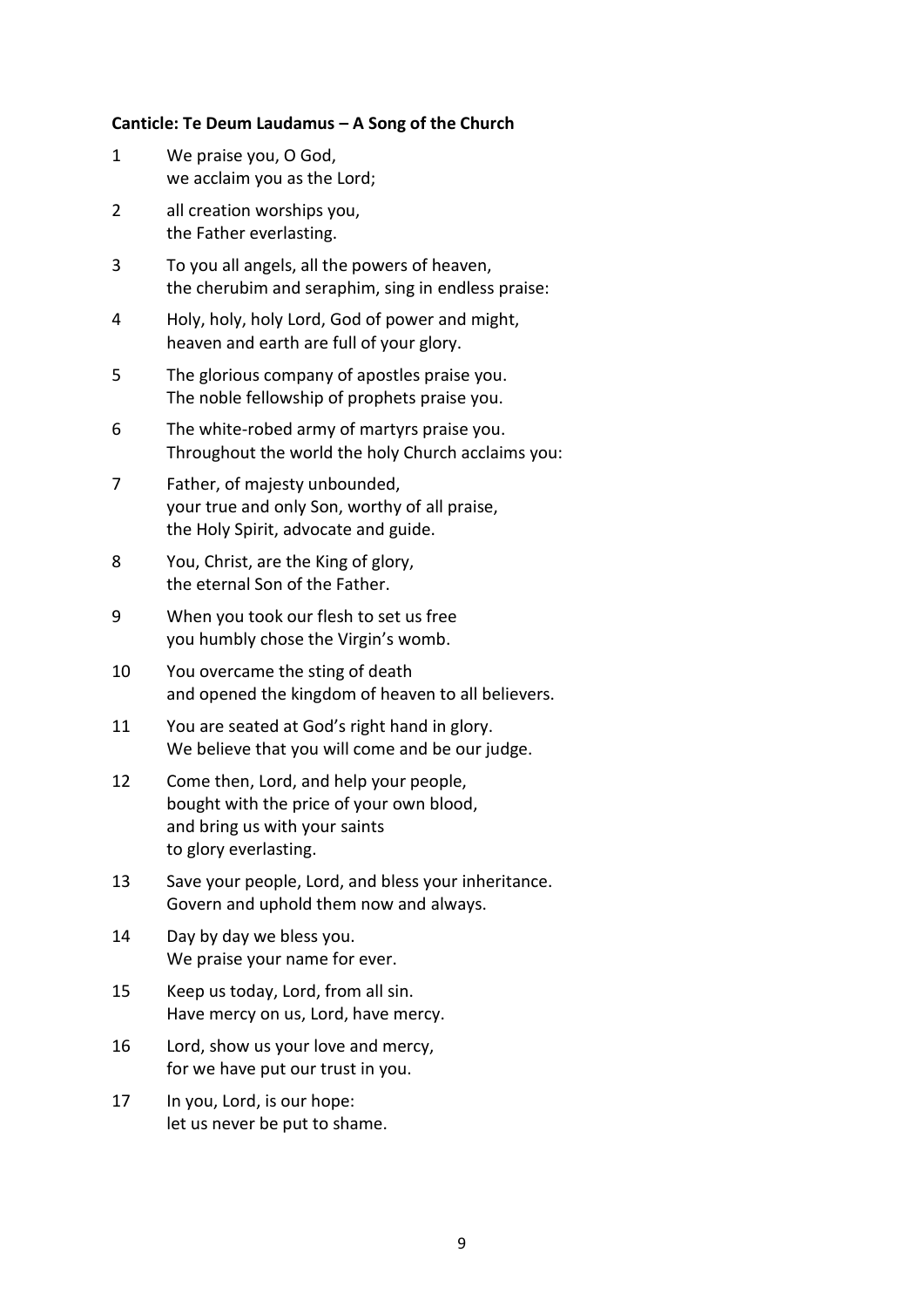## **Prayers**

How generous is your goodness, O God, how great is your salvation, how faithful is your love; help us to trust you in trial and praise you in deliverance; through Jesus Christ our Lord.

## *All* **Amen.**

As we sing of your love, O Lord, anoint us with the Spirit's seal, that we may praise your faithfulness and proclaim your truth from age to age; through Jesus Christ our Lord**.** 

## *All* **Amen.**

God of our pilgrimage, you have willed that the gate of mercy should stand open for those who trust in you: look upon us with your favour that we who follow the path of your will may never wander from the way of life; through Jesus Christ our Lord.

## *All* **Amen.**

Faithful Lord,

whose steadfast love never ceases and whose mercies never come to an end: grant us the grace to trust you and to receive the gifts of your love, new every morning, in Jesus Christ our Lord.

## *All* **Amen.**

Jesus, our companion, when we are driven to despair, help us, through the friends and strangers we encounter on our path, to know you as our refuge, our way, our truth and our life.

## *All* **Amen.**

King of the universe,

you show the bright glory of your reign in acts of mercy and enduring love; raise the spirits of the downcast and restore those who have fallen away, that we may sing for ever of your love; through Jesus Christ our Lord.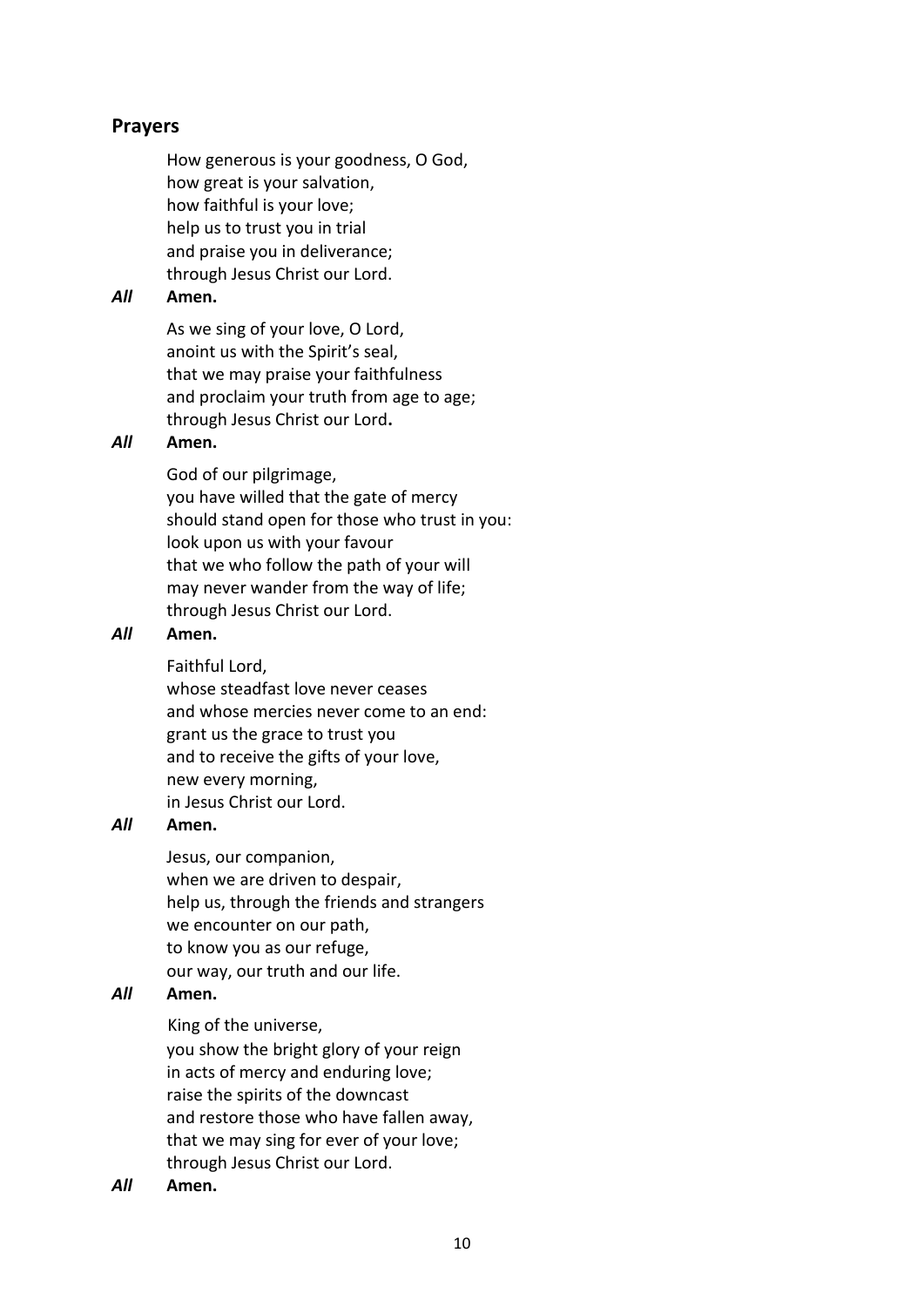## **4 Restoration**

## **Psalm 84**

- 1 How lovely is your dwelling place, O Lord of hosts! My soul has a desire and longing to enter the courts of the Lord; my heart and my flesh rejoice in the living God.
- 2 The sparrow has found her a house and the swallow a nest where she may lay her young: at your altars, O Lord of hosts, my King and my God.
- 3 Blessed are they who dwell in your house: they will always be praising you.
- 4 Blessed are those whose strength is in you, in whose heart are the highways to Zion,
- 5 Who going through the barren valley find there a spring, and the early rains will clothe it with blessing.
- 6 They will go from strength to strength and appear before God in Zion.
- 7 O Lord God of hosts, hear my prayer; listen, O God of Jacob.
- 8 Behold our defender, O God, and look upon the face of your anointed.
- 9 For one day in your courts is better than a thousand.
- 10 I would rather be a doorkeeper in the house of my God than dwell in the tents of ungodliness.
- 11 For the Lord God is both sun and shield; he will give grace and glory; no good thing shall the Lord withhold from those who walk with integrity.
- 12 O Lord God of hosts, blessed are those who put their trust in you.

*Lord God, sustain us in this vale of tears with the vision of your grace and glory, that, strengthened by the bread of life, in the power of Jesus Christ our Lord. Amen.*

## **Scripture Readings**

| Psalm 126         | Restore our fortunes, O Lord               |
|-------------------|--------------------------------------------|
| Isaiah 35.1-10    | The ransomed shall return                  |
| Isaiah $61.1 - 4$ | The Spirit of the Lord is upon me          |
| Isaiah 65.17-25   | The promise of new heavens and a new earth |
| Matthew 19.27-30  | The renewal of all things                  |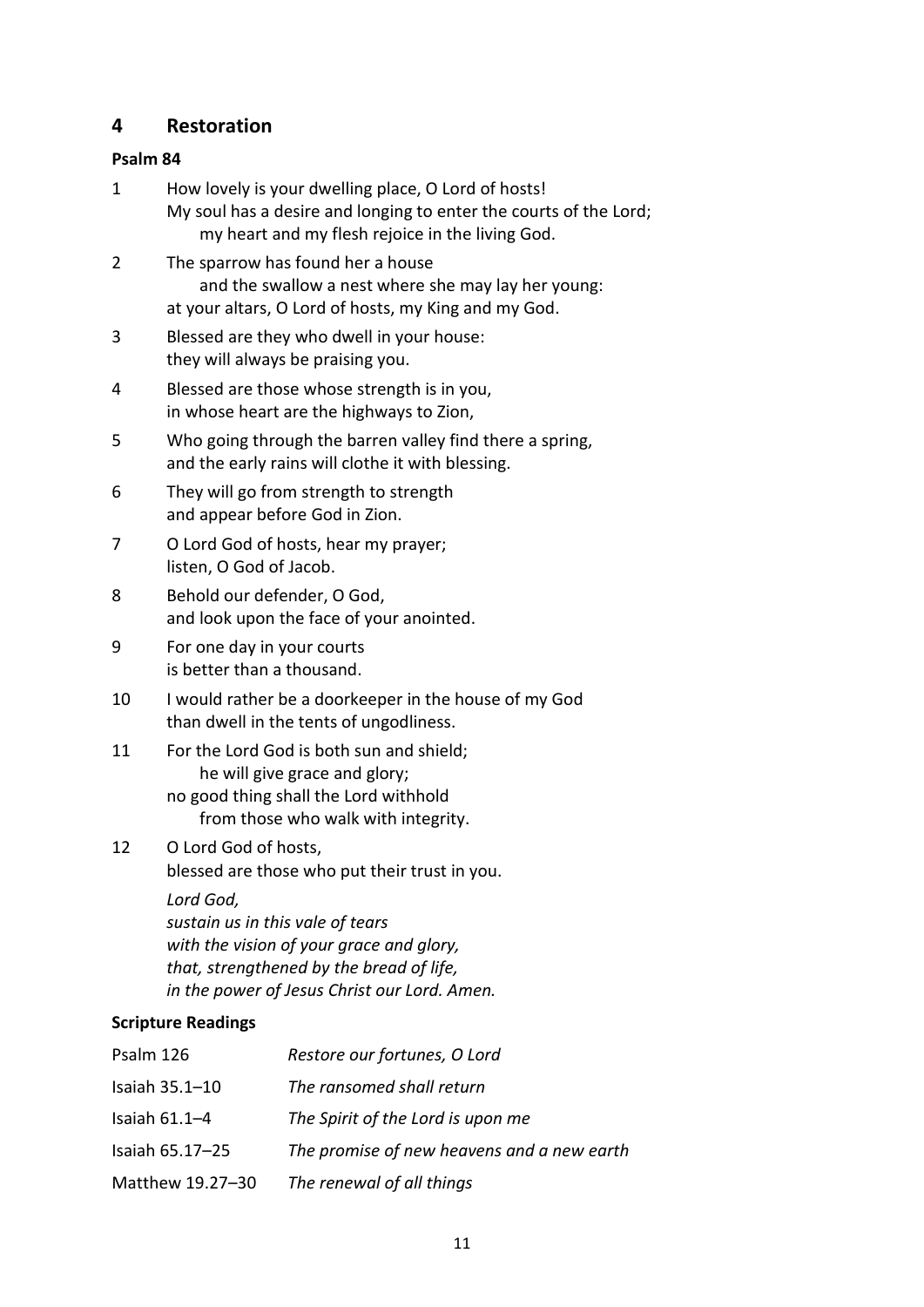Romans 8.18–30 *The hope of future renewal*

Revelation 21.1–7 *God will wipe away all tears*

#### **Responsory**

Trust in the Lord with all your heart; and be not wise in your own sight.

*All* **Trust in the Lord with all your heart; and be not wise in your own sight.**

> In all your ways acknowledge him and he will make straight your paths.

*All* **Trust in the Lord with all your heart.**

Glory to the Father, and to the Son and to the Holy Spirit.

#### *All* **Trust in the Lord with all your heart; and be not wise in your own sight.**

#### **Canticle: A Song of Divine Love**

Refrain:

| All | Love bears all things          |
|-----|--------------------------------|
|     | and will never come to an end. |

1 Love is patient and kind, love is not jealous or boastful, it is not arrogant or rude.

- 2 Love does not insist on its own way, it is not angry or resentful.
- 3 It does not rejoice in wrongdoing but rejoices in the truth.
- 4 Love bears all things and believes all things; love hopes all things and endures all things.
- 5 Love will never come to an end, but prophecy will vanish, tongues cease and knowledge pass away.
- 6 Now we know only in part and we prophesy only in part,
- 7 But when the perfect comes, the partial shall pass away.
- 8 When I was a child, I spoke like a child, I thought like a child, I reasoned like a child.
- 9 But when I became mature, I put an end to childish ways.
- 10 For now we see only puzzling reflections in a mirror, but then we will see face to face.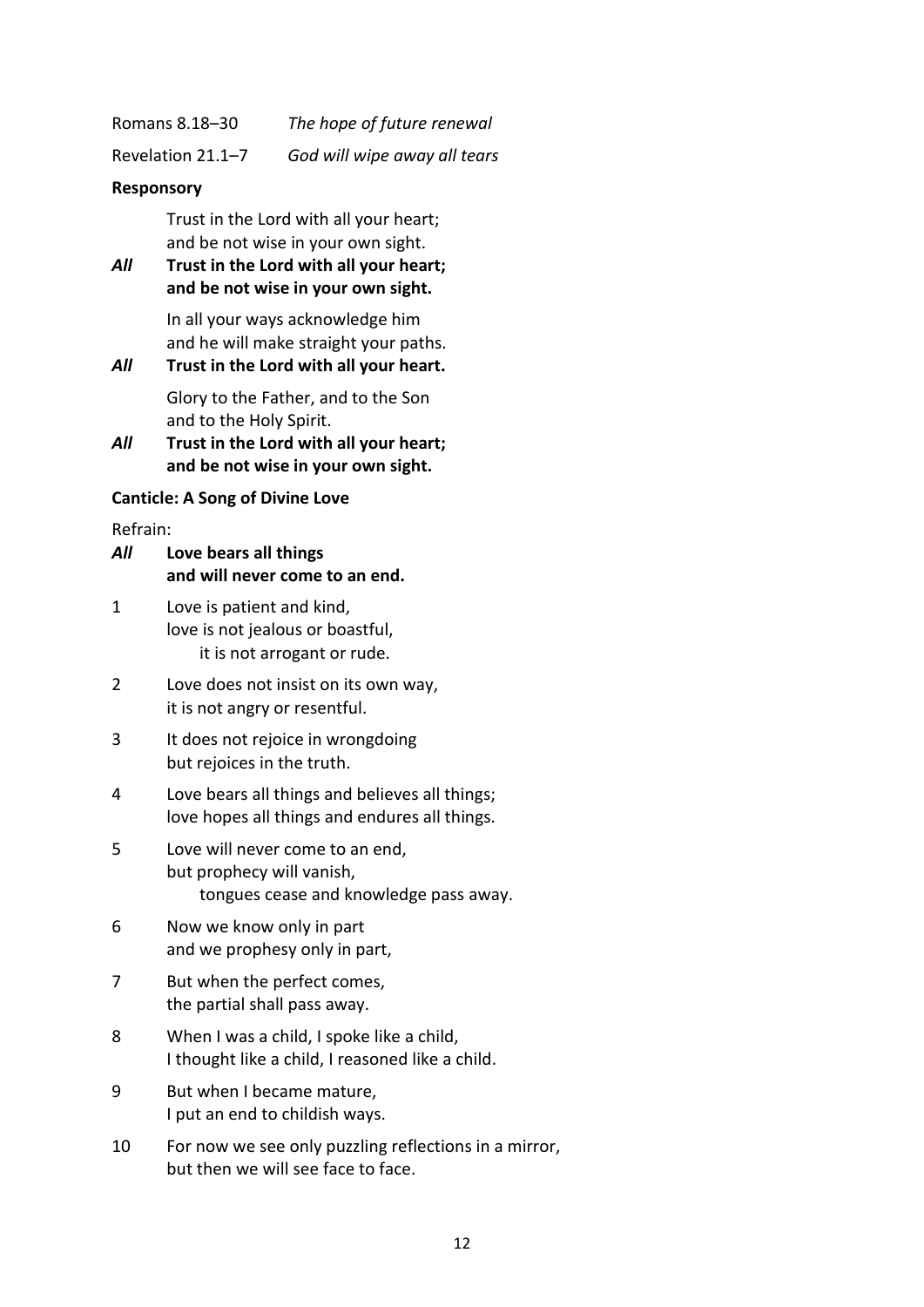- 11 Now I know only in part; then I shall know fully, even as I have been fully known.
- 12 There are three things that last for ever, faith, hope and love, but the greatest of these is love.

*1 Corinthians 13.4–13*

- *All* **Glory to the Father and to the Son and to the Holy Spirit; as it was in the beginning is now and shall be for ever. Amen.**
- *All* **Love bears all things and will never come to an end.**

## **Prayers**

Almighty and eternal God, to whom we must all give account: guide with your Spirit the … of this *(city, society, etc.),* that *we/they* may be faithful to the mind of Christ and seek in all *our/their* purposes to enrich our common life; through Jesus Christ your Son our Lord, who is alive and reigns with you, in the unity of the Holy Spirit, one God, now and for ever.

## *All* **Amen.**

Heavenly Father,

whose blessed Son came not to be served but to serve: bless all who, following in his steps, give themselves to the service of others; that with wisdom, patience, and courage, they may minister in his name to the suffering and the needy; for the love of him who laid down his life for us, your Son our Saviour Jesus Christ, who lives and reigns with you and the Holy Spirit, one God, for ever and ever.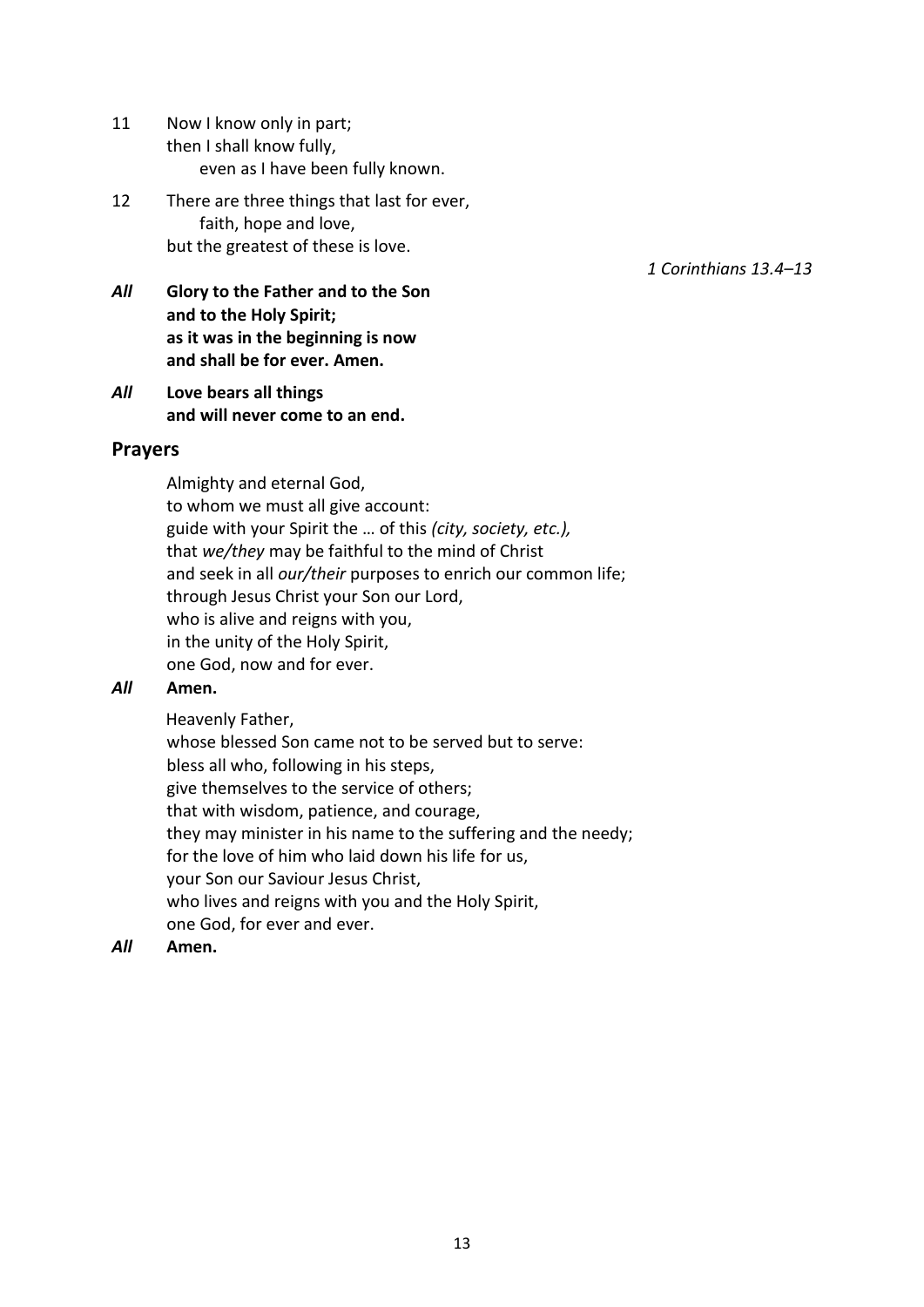Lord Jesus Christ,

you taught us to love our neighbour, and to care for those in need as if we were caring for you. In times of anxiety, give us strength to comfort the fearful, to tend the sick, and to assure the isolated of our love, and your love, for your name's sake. Crown us, O God, but with humility, and robe us with compassion, that, as you call us into the kingdom of your Son, we may strive to overcome evil by the power of good and so walk gently on the earth with you, our God, for ever.

## *All* **Amen.**

God of our pilgrimage, may your kingdom come, with deliverance for the needy, with peace for the righteous, with overflowing blessings for all nations, with glory, honour and praise for Christ, the only Saviour.

#### *All* **Amen.**

Jesus, Lord of time,

- *All* **hold us in your eternity.** Jesus, image of God,
- *All* **travel with us the life of faith.** Jesus, friend of sinners,
- *All* **heal the brokenness of our world.** Jesus, Lord of tomorrow,
- *All* **draw us into your future. Amen.**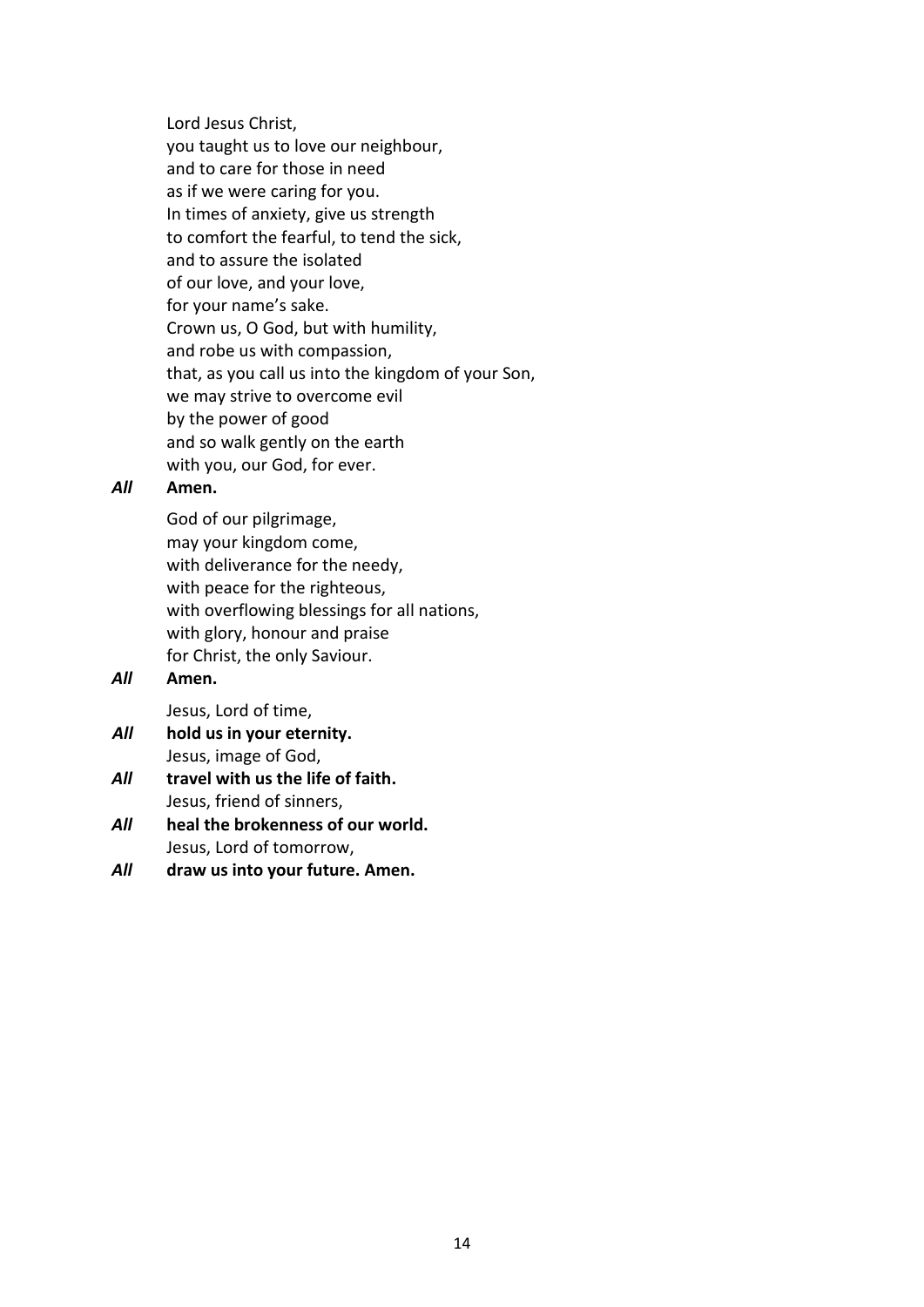## **5 Concluding Prayers**

God of love,

passionate and strong, tender and caring: watch over us and hold us all the days of our life; through Jesus Christ our Lord.

## *All* **Amen.**

O Christ, door of the sheepfold, may we who have entered your gates with praise go from your courts to serve you in the poor, the lost and the wandering, this day and all our days.

## *All* **Amen.**

Creator God,

may every breath we take be for your glory, may every footstep show you as our way, that, trusting in your presence in this world, we may, beyond this life, still be with you where you are alive and reign for ever and ever.

## *All* **Amen.**

*All* **In darkness and in light, in trouble and in joy, help us, heavenly Father, to trust your love, to serve your purpose, and to praise your name; through Jesus Christ our Lord.**

#### **An Acclamation**

The Lord God almighty is our Father:

- *All* **he loves us and tenderly cares for us.** The Lord Jesus Christ is our Saviour:
- *All* **he has redeemed us and will defend us to the end.** The Lord, the Holy Spirit, is among us:
- *All* **he will lead us in God's holy way. To God almighty, Father, Son and Holy Spirit, be praise and glory today and for ever. Amen.**

#### **Blessings**

The Lord bless you and watch over you, the Lord make his face shine upon you and be gracious to you, the Lord look kindly on you and give you peace.